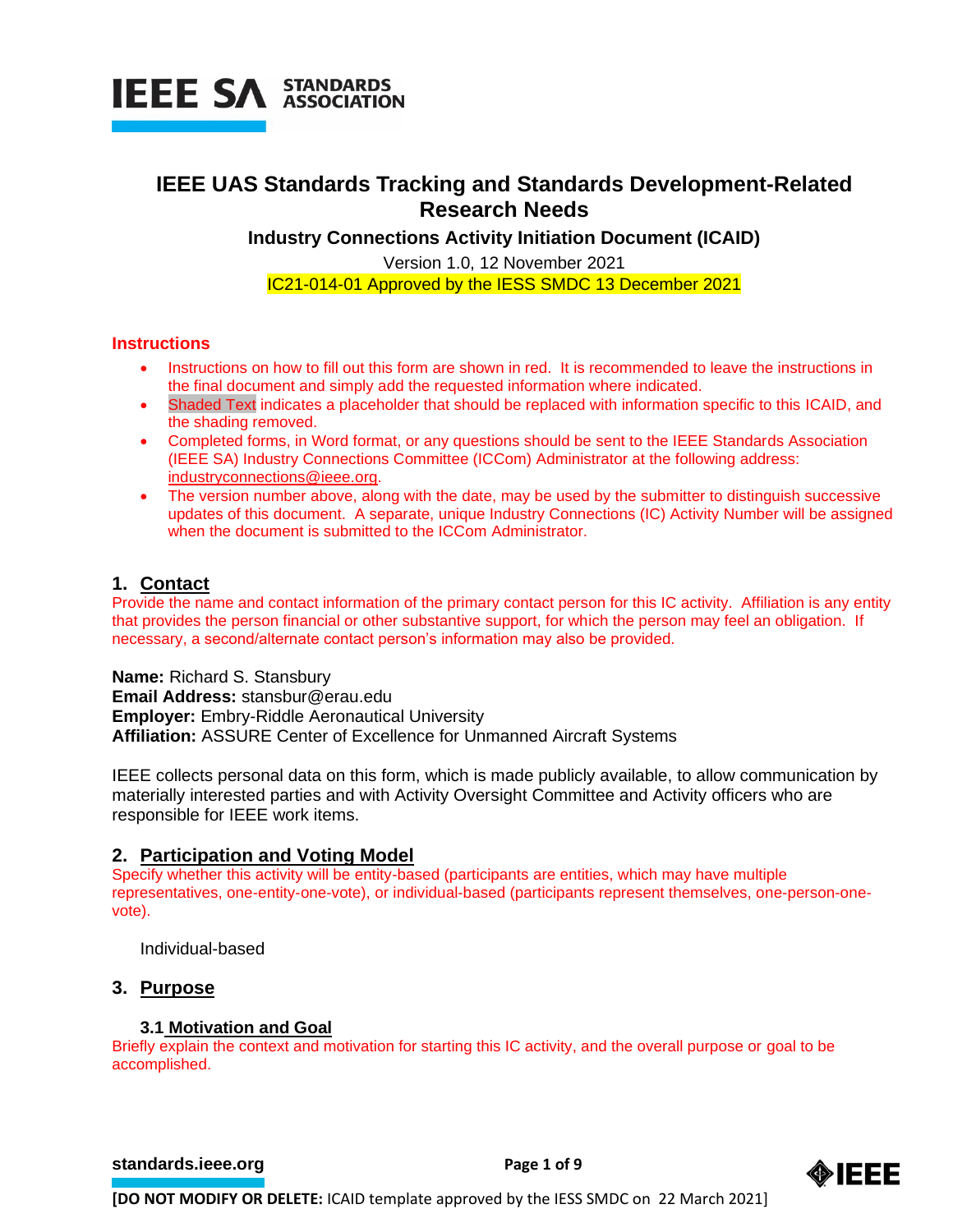The proposed Industry Connection (IC) activity seeks to inform the FAA UAS Research Office (AUS-300) of IEEE's existing Unmanned Aircraft System (UAS)-relevant standards and standard development activities. This activity shall help inform an active FAA/ASSURE UAS Center of Excellence research project, A37: UAS Standards Identification, Tracking, and Mapping, to track UAS standard development activities across many standard development organizations (SDOs) such as IEEE and identify forthcoming needs for future FAA research support to support standard development activities.

To meet this objective, the IC's members shall be representatives of IEEE's standards development committees/working groups across its societies. The committee shall meet everyother-month to:

- Validate the set of IEEE standards tracked by the A37 research team (via spreadsheet) to confirm completeness and correctness ensuring all UAS-relevant IEEE standards are tracked,
- Discuss new and forthcoming UAS standard development activities within IEEE, and
- Discuss research gaps impacting IEEE UAS standard development, which can potentially be resolved through FAA research,
- Prioritize research gaps based upon level of importance to the IEEE's success in timely delivery of its supported standards activity(ies), and
- Learn from the A37 research team about past, ongoing, and planned FAA/ASSURE research activities that could inform IEEE standards work.

The identified standards and research gaps shall be mapped to future UAS operational capabilities as defined in the FAA's UAS Integration Research Plan (UIRP) and its publicly accessible "Integration to Civil Unmanned Aircraft Systems (UAS) in the National Airspace System (NAS)" roadmap.

#### **3.2 Related Work**

Provide a brief comparison of this activity to existing, related efforts or standards of which you are aware (industry associations, consortia, standardization activities, etc.).

The ASSURE A37 project seeks to identify and prioritize research tasks for the FAA to ensure standards development and validation activities are achieved to enable the integration of new UAS capabilities within the national airspace system (NAS). The team shall articulate requirements for standards based upon the FAA's UIRP's list of future UAS integration capabilities. Standards (published, in development, or planned) addressing these needs shall be identified and mapped to the requirement it supports. Likewise, research activities (past and ongoing) enabling the required standards development or validation shall be tracked. The team shall identify gaps where current research is insufficient to enabling standard requirements. Utilizing a multi-criterion metric, the team shall report to the FAA the set of prioritized research gaps. Figure 1 presents the major research tasks of the A37 project with their relationship to SDO engagement, which this proposal seeks to fulfill for IEEE.

**[standards.ieee.org](http://standards.ieee.org/)**<br> **Page 2 of 9** 

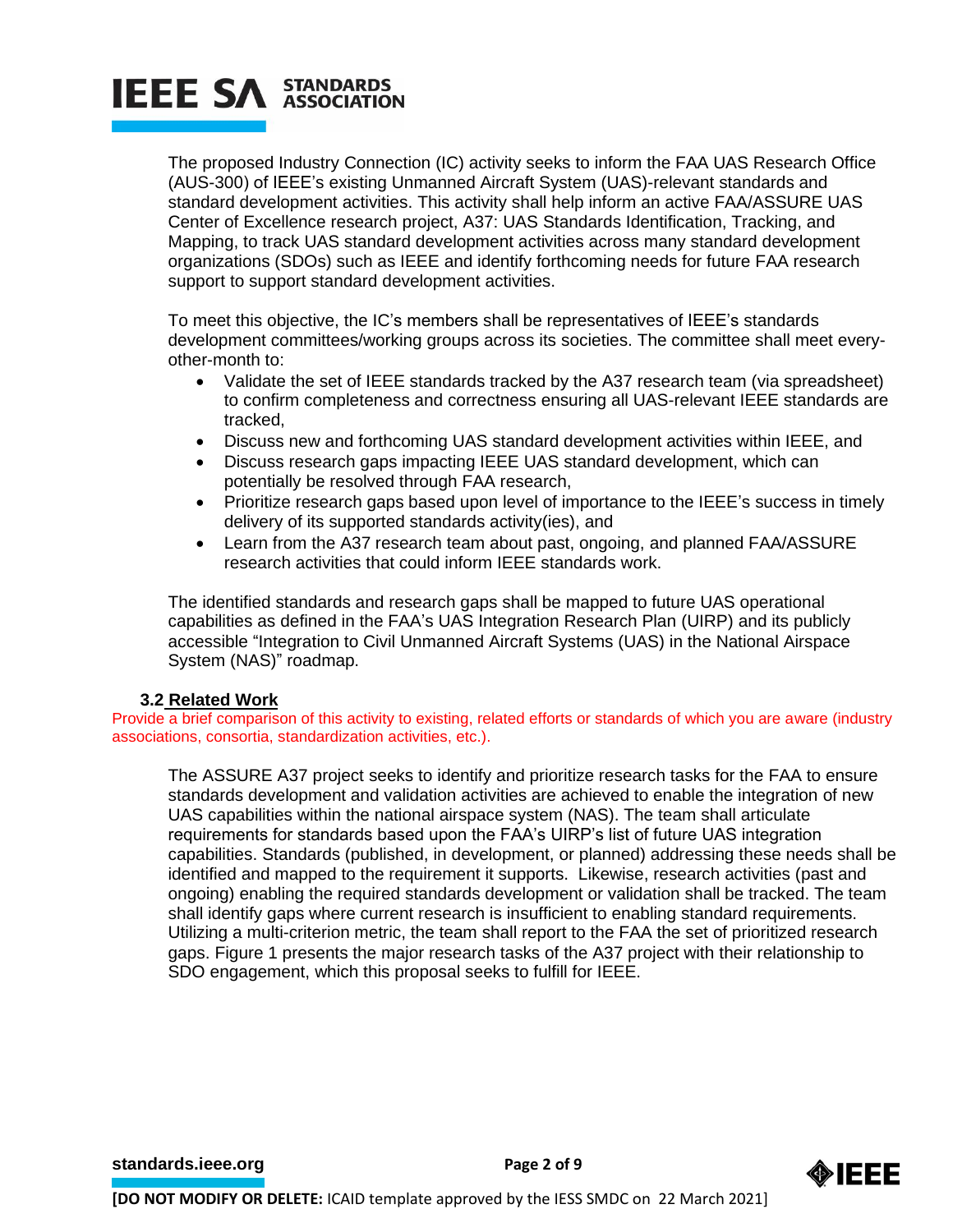

**Figure 1:** A37 Tasks

The FAA published the UIRP with annual updates to summarize the FAA's research strategy to achieve UAS integration into the NAS. As of the 2020-2025 edition<sup>1</sup> of the UIRP, six capabilities remain an active domain for research and development efforts: expanded operations, small UAS package delivery, integrated operations, routine/scheduled operations, large carrier cargo operations, and passenger transport operations. Standards help enable the realization of the capabilities contained in the UIRP within the domains of airworthiness, operations (flight safety and air traffic), and training.

In September 2017, American National Standards Institute (ANSI) launched the Unmanned Aircraft Systems Standardization Collaborative (UASSC). The UASSC was established to coordinate and accelerate the development of the standards and conformity assessment programs needed to facilitate the safe integration of UAS into the NAS of the United States, with international coordination and adaptability. The UASSC was not chartered to write standards.

In December 2018, the UASSC published the Standardization Roadmap for Unmanned Aircraft Systems, Version 1.0 ("roadmap"). In it, UASSC identified existing standards and standards in development, assessed gaps, and made recommendations for priority areas where there is a perceived need for additional standardization and/or pre-standardization R&D. Since standards development is an ongoing work, and there is an urgent need in their development to enable UAS operations in the NAS, in September 2019, UASSC was commissioned to produce version 2.0 of the "roadmap," which was published in June 2020.

### **3.3 Previously Published Material**

Provide a list of any known previously published material intended for inclusion in the proposed deliverables of this activity.

**[standards.ieee.org](http://standards.ieee.org/) EXECUTE: Page 3 of 9** 



<sup>&</sup>lt;sup>1</sup> For this effort, the team shall focus on the 2020-2025 draft of the UIRP only.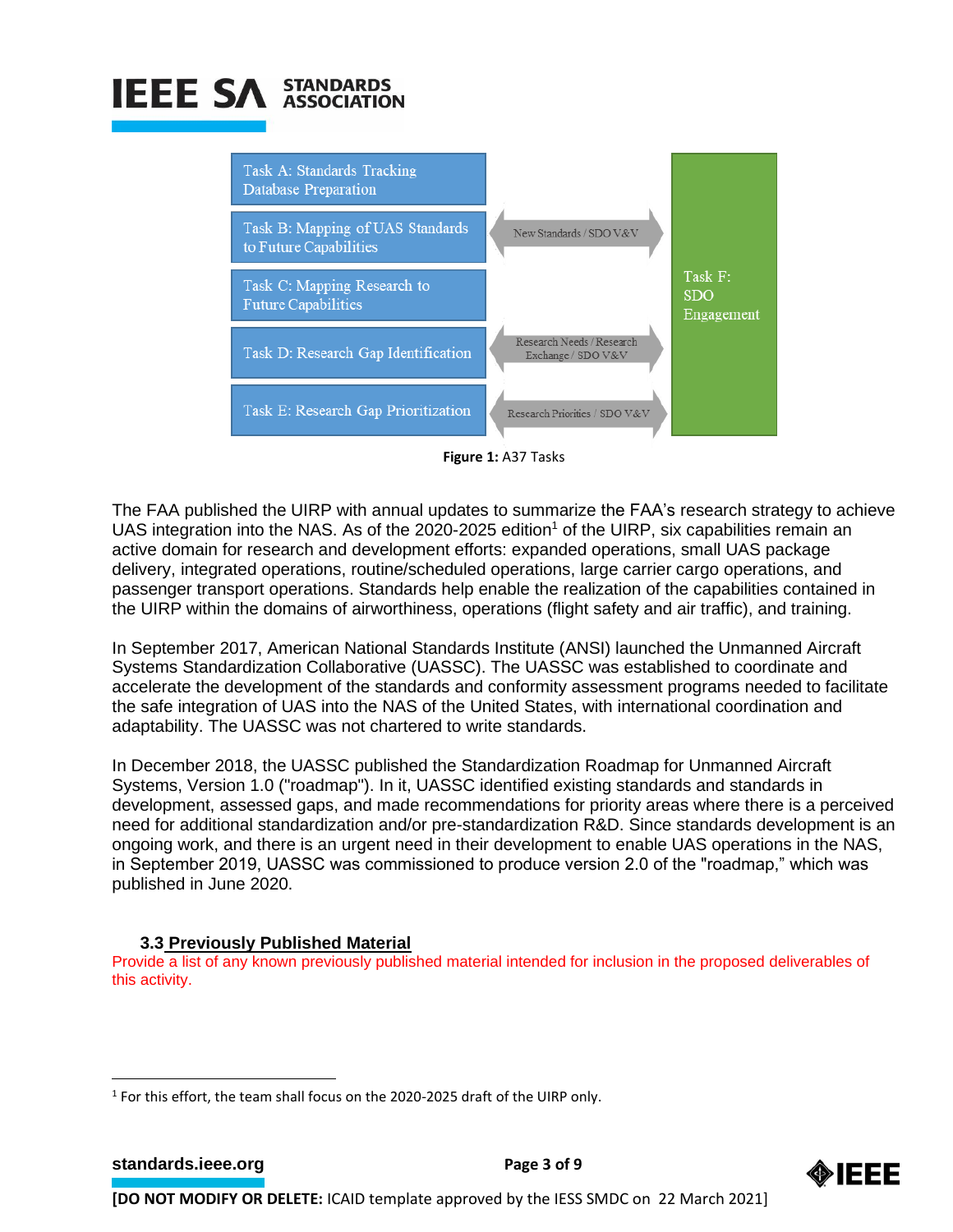- ANSI. "Unmanned Aircraft System Standardization Collaborative (UASSC)," [https://www.ansi.org/standards-coordination/collaboratives-activities/unmanned-aircraft](https://www.ansi.org/standards-coordination/collaboratives-activities/unmanned-aircraft-systems-collaborative)[systems-collaborative,](https://www.ansi.org/standards-coordination/collaboratives-activities/unmanned-aircraft-systems-collaborative) last accessed 2021-10-19.
	- o Published Reports available:
		- "Standardization Roadmap for Unmanned Aircraft Systems V2.0"
		- "Tracking Standardization Gaps"
- FAA. "Integration of Civil Unmanned Aircraft Systems (UAS) in the National Airspace System (NAS) Roadmap,"

[https://www.faa.gov/uas/resources/policy\\_library/media/2019\\_UAS\\_Civil\\_Integration\\_Roadmap](https://www.faa.gov/uas/resources/policy_library/media/2019_UAS_Civil_Integration_Roadmap_third_edition.pdf) [\\_third\\_edition.pdf,](https://www.faa.gov/uas/resources/policy_library/media/2019_UAS_Civil_Integration_Roadmap_third_edition.pdf) last accessed 2021-10-19

o Publicly released version of the FAA's UIRP

### **3.4 Potential Markets Served**

Indicate the main beneficiaries of this work, and what the potential impact might be.

Through the progressive deployment of new UAS operational capabilities, enabled by standards, growth of the unmanned aviation sector shall likely contribute a positive impact across markets including, but not limited to: aviation/aerospace, UAS, urban air mobility (UAM), robotics, vehicle transportation systems, and supply chain and logistics.

### **3.5 How will the activity benefit the IEEE, society, or humanity?**

The technological, operational, and safety advancements of UAS and their integration into the National Airspace System serve a broad swath of IEEE-relevant domains. Relevant IEEE societies include, but are not limited to:

- Aerospace and Electronic Systems Society
- Antennas and Propagation Society
- Communications Society
- Control Systems Society
- Electromagnetic Compatibility Society
- Electronics Packaging Society
- Industry Applications Society
- Intelligent Transportation Systems Society
- Power Electronics Society
- Product Safety Engineering Society
- Reliability Society
- Robotics and Automation Society
- Systems, Man, and Cybernetics Society
- Vehicular Technology Society

The benefit to the IEEE and participating members shall be the establishment of a relationship between its standards development efforts and the ASSURE Center of Excellence. It provides a mechanism for the standards developers to communicate to the FAA their research needs. By informing the FAA of research needs early within the process, new research tasks can be created to fill those gaps in time to fulfill those needs. It also enables those standard developers to be aware of existing ASSURE projects that can aid or complement their standards development activities. By having a better awareness of FAA-sponsored ASSURE projects, the standard development committees can better leverage existing work and coordinate with past research performers.

#### **[standards.ieee.org](http://standards.ieee.org/) EXECUTE: Page 4 of 9**

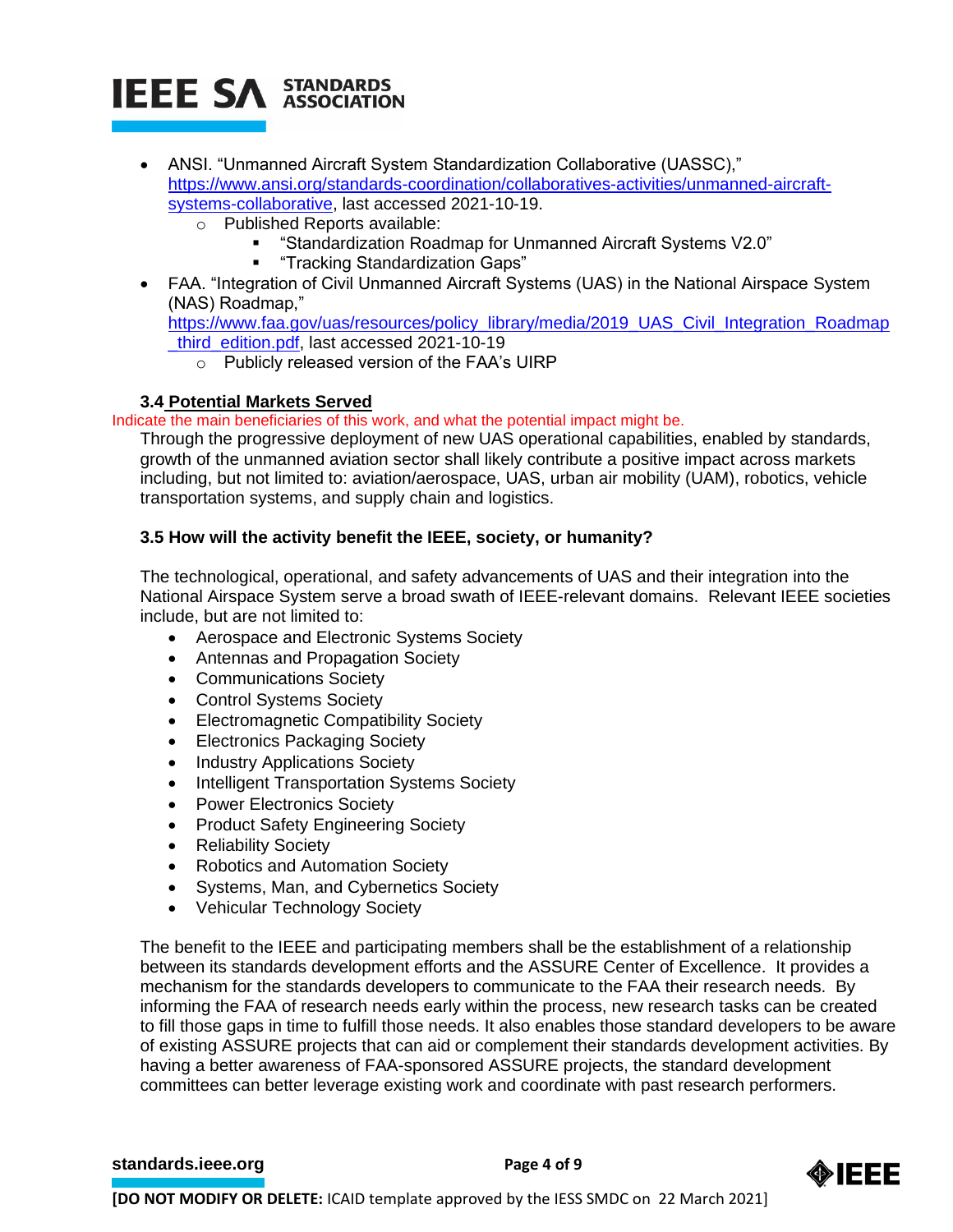More broadly, if the proposed effort aids the integration of UAS capabilities following the plan presented in its roadmap, society and humanity shall benefit. In addition to the economic impact of the emerging UAS and UAM industry, these capabilities shall enable improvements to supply chain and logistics, public safety, infrastructure inspection, aerial photogrammetry, and transportation.

### **4. Estimated Timeframe**

Indicate approximately how long you expect this activity to operate to achieve its proposed results (e.g., time to completion of all deliverables).

#### **Expected Completion Date:** 04/30/2022

This effort shall extend from its start date to April 30, 2022, which is the end date for the A37 project's period of performance. The FAA can only support individuals to participate in this effort through this date. The IC participants shall decide if the IC activity shall continue with a newly elected chair / vicechair.

IC activities are chartered for two years at a time. Activities are eligible for extension upon request and review by ICCom and the responsible committee of the IEEE SA Board of Governors. Should an extension be required, please notify the ICCom Administrator prior to the two-year mark.

#### **5. Proposed Deliverables**

Outline the anticipated deliverables and output from this IC activity, such as documents (e.g., white papers, reports), proposals for standards, conferences and workshops, databases, computer code, etc., and indicate the expected timeframe for each.

From the A37 team, the IC shall receive, review, and validate two documents:

- IEEE standard tracking spreadsheet
- IEEE research gap tracking spreadsheet (with gaps prioritized)

The project timeline with milestone deliverables are as follows:

#### **Task 0: Kick-off**

Members of the ASSURE A37 research team shall brief the IC on their project, the inputs needed from the IC members, and answer questions. The IC team members shall discuss the project timeline and milestones. Task 1 shall be assigned to the group.

#### **Task 1: Individual Validation**

Leveraging the standards committee memberships of the various IC members, each member shall review the A37 team's spreadsheets. The IC member shall specify any corrections due to error or omission.

**Milestone 1: Individual Validation of Tracked Standards and Research Gaps.** IC committee members shall validate the A37 team's spreadsheets of IEEE UAS-related standards and research gaps. Each shall leverage their own role and expertise within IEEE standards activities to support their inputs. [January 31, 2022]

#### **Task 2: Consolidate Validation**

Following the individual validation reviews of the spreadsheets by the IC team members, a meeting shall be held to review and consolidate those inputs. Conflicts shall be resolved or noted.

#### **[standards.ieee.org](http://standards.ieee.org/) EXECUTE: Page 5 of 9**

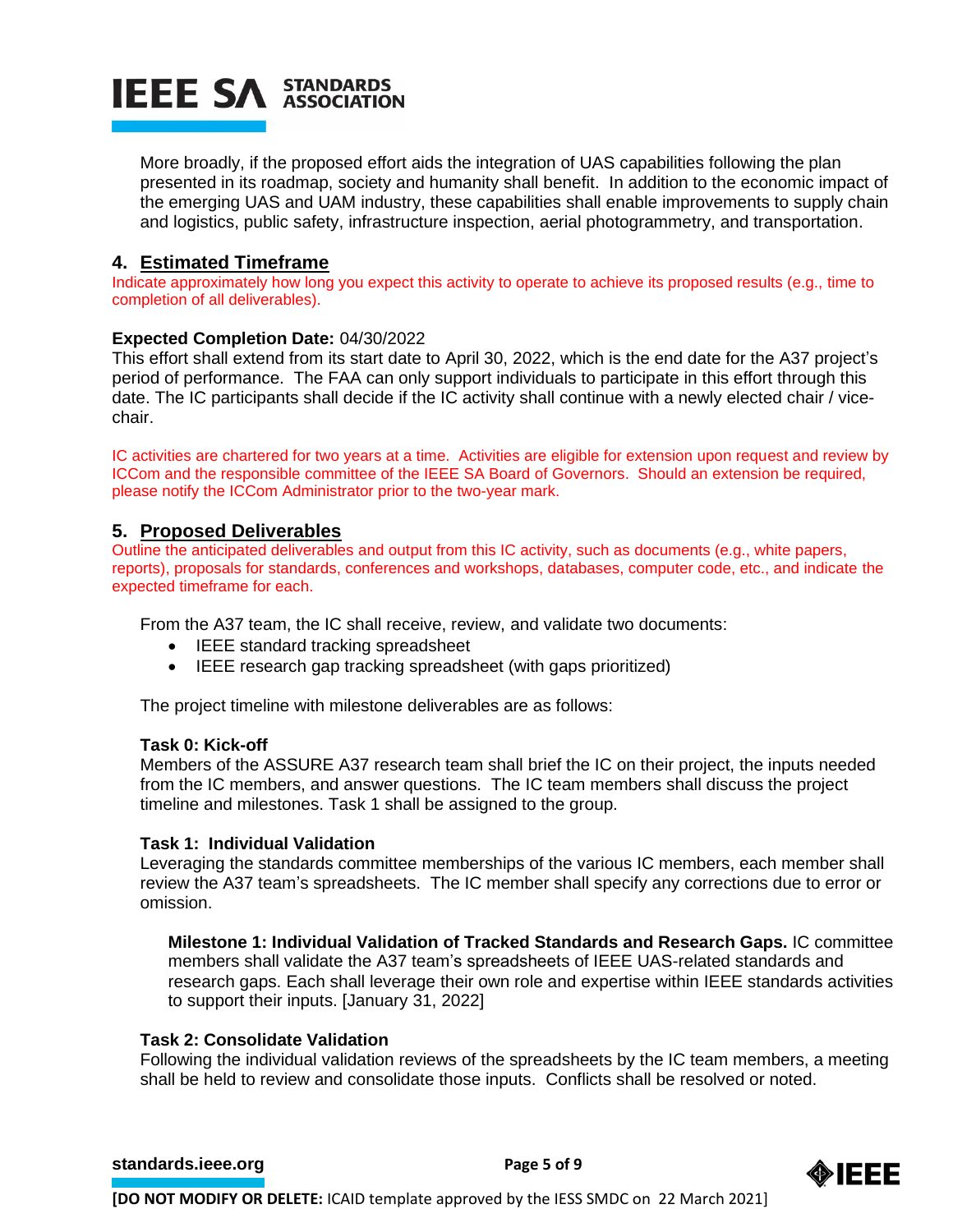

**Milestone 2: Consolidated Validation Inputs (consolidated).** The IC shall consolidate inputs to produce a validated spreadsheet for IEEE UAS-related standards and a validated spreadsheet of research gaps. [February 28, 2022]

#### **[OPTIONAL] Task 3: Bi-monthly (every other month) Updates**

After Task 2, if the team wishes to continue, it will move into a bi-monthly meeting schedule beginning May 1, 2022.

Every other month, the team shall meet to discuss any new standards activities within IEEE, any new research gaps that have been identified by its members, and new ASSURE research activities that could potentially inform standards development within IEEE.

**Milestone 3: Periodic Updates to Tracked Standards and Research Gaps.** From each bimonthly meeting, the spreadsheets for standard tracking and research gap tracking shall be updated based upon committee inputs during the bi-monthly meeting. A bi-monthly briefing from ASSURE will be presented summarizing new research activities. [Every two months starting May 1, 2022]

### **5.1 Open Source Software Development**

*Indicate whether this IC Activity will develop or incorporate open source software in the deliverables. All contributions of open source software for use in Industry Connections activities shall be accompanied by an approved IEEE Contributor License Agreement (CLA) appropriate for the open source license under which the Work Product will be made available. CLAs, once accepted, are irrevocable. Industry Connections Activities shall comply with the IEEE SA open source policies and procedures and use the IEEE SA open source platform for development of open source software. Information on IEEE SA Open can be found at [https://saopen.ieee.org/.](https://saopen.ieee.org/)* 

Will the activity develop or incorporate open source software (either normatively or informatively) in the deliverables?: No

#### **6. Funding Requirements**

Outline any contracted services or other expenses that are currently anticipated, beyond the basic support services provided to all IC activities. Indicate how those funds are expected to be obtained (e.g., through participant fees, sponsorships, government or other grants, etc.). Activities needing substantial funding may require additional reviews and approvals beyond ICCom.

N/A

#### **7. Management and Procedures**

#### **7.1 Activity Oversight Committee**

Indicate whether an IEEE Standards Committee or Standards Development Working Group has agreed to oversee this activity and its procedures.

#### **Has an IEEE Standards Committee or Standards Development Working Group agreed to oversee this activity?:** No

If yes, indicate the IEEE committee's name and its chair's contact information.

**IEEE Committee Name:** Committee Name **Chair's Name:** Full Name

**[standards.ieee.org](http://standards.ieee.org/) EXECUTE: Page 6 of 9** 

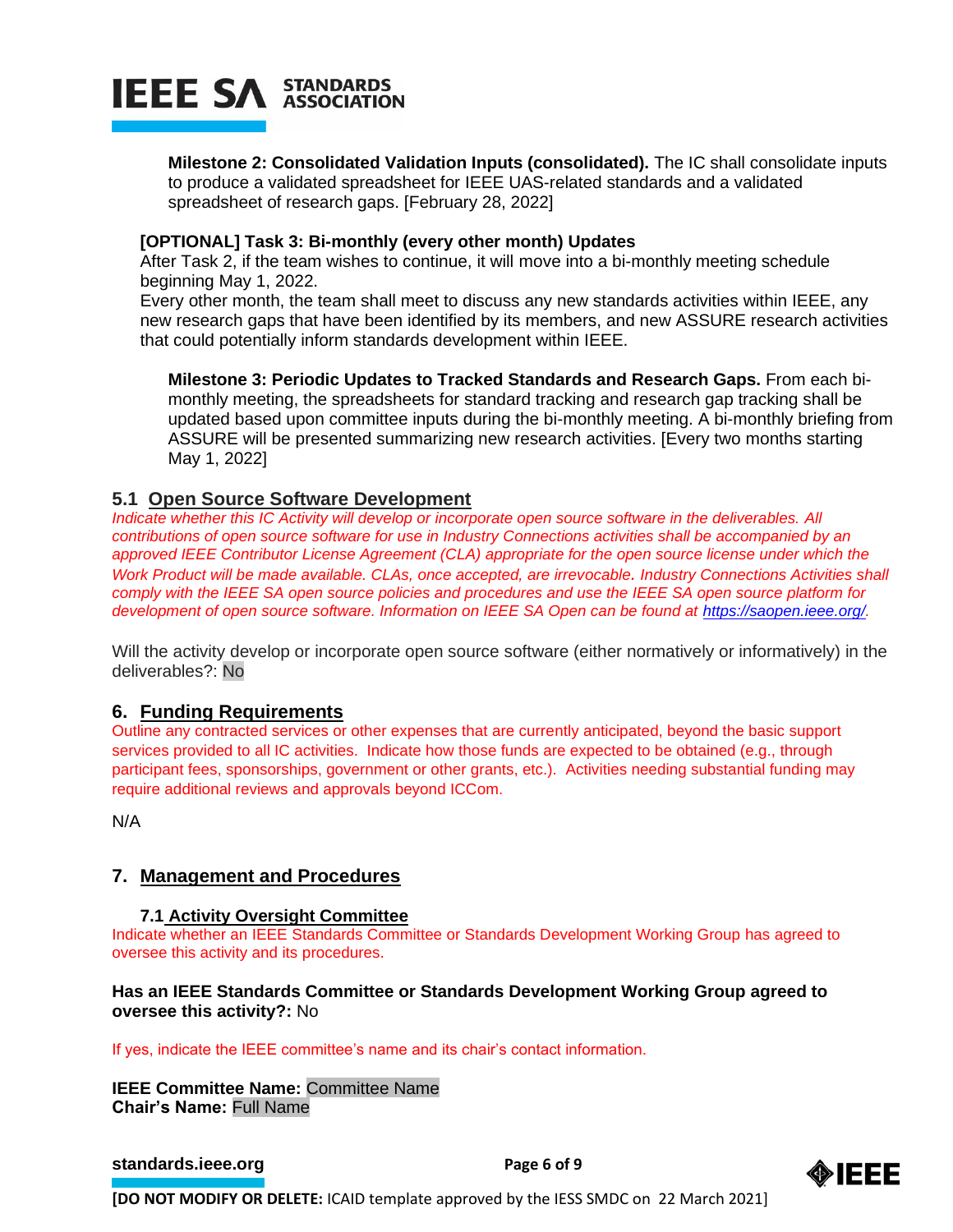

#### **Chair's Email Address:** who@where

Additional IEEE committee information, if any. Please indicate if you are including a letter of support from the IEEE Committee that will oversee this activity.

IEEE collects personal data on this form, which is made publicly available, to allow communication by materially interested parties and with Activity Oversight Committee and Activity officers who are responsible for IEEE work items.

#### **7.2 Activity Management**

If no Activity Oversight Committee has been identified in 7.1 above, indicate how this activity will manage itself on a day-to-day basis (e.g., executive committee, officers, etc).

The IC chair shall schedule meetings for the kickoff meeting, validation meeting, and bi-monthly (every other month) meeting.

The chair and vice chair shall serve as points-of-contact/representatives to the ASSURE Center of Excellence, generally, and its A37 project, specifically.

Given committee size, the IC shall have no secretary. Those duties typically assigned to the secretary shall be divided between the chair and VICE chair.

A shared online workspace such as Microsoft Teams or suitable alternative shall be used for document storage, team communication between meetings, and shared calendar.

#### **7.3 Procedures**

Indicate what documented procedures will be used to guide the operations of this activity; either (a) modified baseline *Industry Connections Activity Policies and Procedures,* (b) Standards Committee policies and procedures accepted by the IEEE SA Standards

Board, or (c) Working Group policies and procedures accepted by the Working Group's Standards Committee. If option (a) is chosen, then ICCom review and approval of the P&P is required. If option (b) or (c) is chosen, then ICCom approval of the use of the P&P is required.

The abridged Industry Connections Activity P&P for individuals.

#### **8. Participants**

#### **8.1 Stakeholder Communities**

Indicate the stakeholder communities (the types of companies or other entities, or the different groups of individuals) that are expected to be interested in this IC activity, and will be invited to participate.

The committee seeks members with an active role within one of IEEE's standards development committees relevant to UAS for (a) system/sub-system/component certification or (b) operational safety.

Relevant IEEE societies include, but are not limited to:

• Aerospace and Electronic Systems Society

**[standards.ieee.org](http://standards.ieee.org/) EXECUTE: Page 7 of 9** 

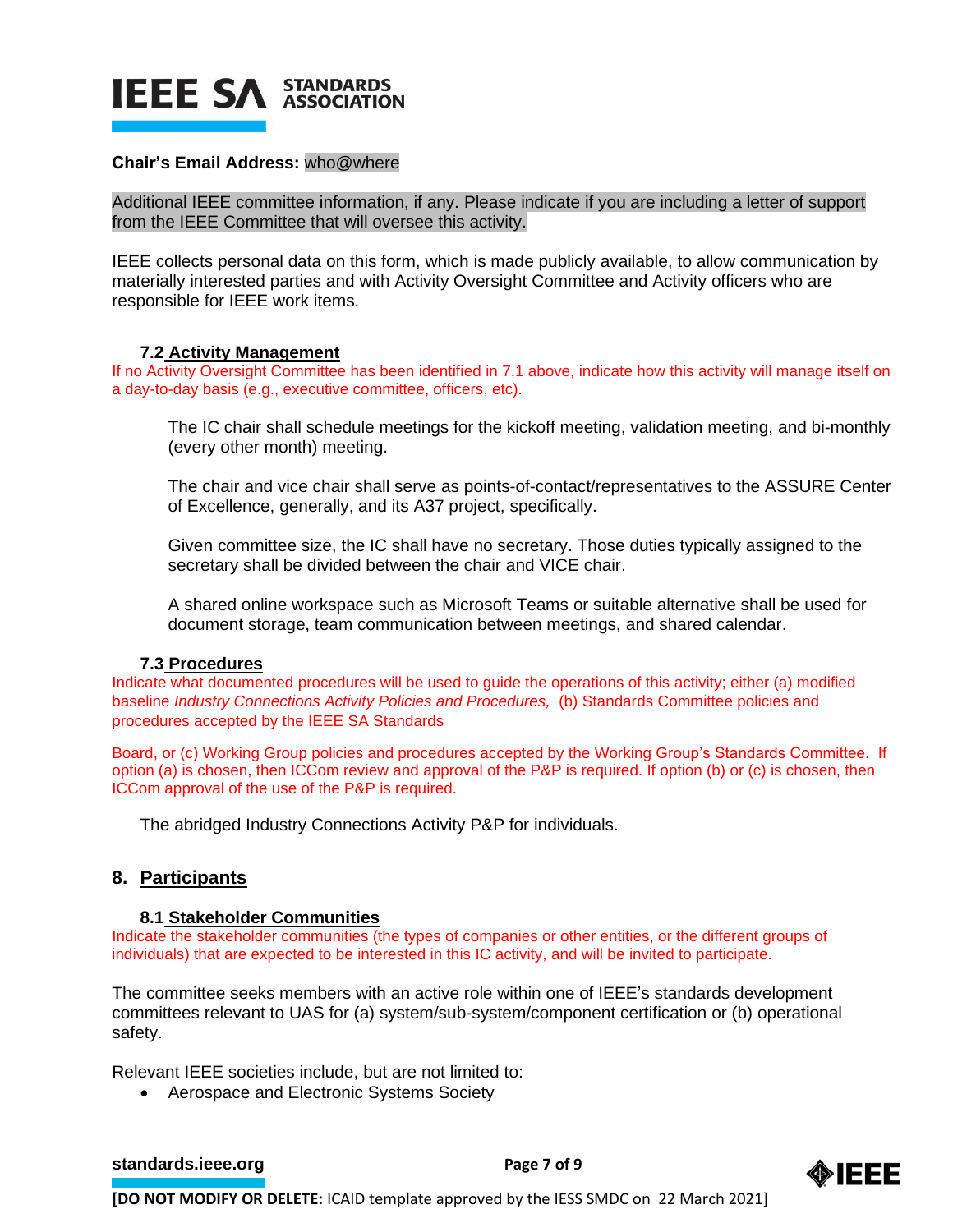- Antennas and Propagation Society
- Communications Society
- Control Systems Society
- Electromagnetic Compatibility Society
- Electronics Packaging Society
- Industry Applications Society
- Intelligent Transportation Systems Society
- Power Electronics Society
- Product Safety Engineering Society
- Reliability Society
- Robotics and Automation Society
- Systems, Man, and Cybernetics Society
- Vehicular Technology Society

External stakeholders for this effort include, but are not limited to: regulators, manufacturers, research institutes, government organizations, aircraft manufacturers, OEMs, software manufacturers, supply chain and logistics companies, UAS end-users, etc.

#### **8.2 Expected Number of Participants**

Indicate the approximate number of entities (if entity-based) or individuals (if individual-based) expected to be actively involved in this activity.

#### 5-8 Individuals

#### **8.3 Initial Participants**

Provide a number of the entities or individuals that will be participating from the outset. It is recommended there be at least three initial participants for an entity-based activity, or five initial participants (each with a different affiliation) for an individual-based activity.

| Entity             | <b>Primary Contact</b> | <b>Additional Representatives</b> |
|--------------------|------------------------|-----------------------------------|
| <b>Entity Name</b> | <b>Contact Name</b>    | Name                              |
|                    |                        |                                   |

Use the following table for an entity-based activity:

#### Use the following table for an individual-based activity:

| <b>Individual</b>           |            | <b>Employer</b>     | <b>Affiliation</b> |
|-----------------------------|------------|---------------------|--------------------|
| <b>Richard Stansbury</b>    | Chair      | Embry-Riddle        | <b>ASSURE</b>      |
|                             |            | Aeronautical        |                    |
|                             |            | University          |                    |
| Sreejith                    | Vice Chair | University of North | <b>ASSURE</b>      |
| Vidhyadharan                |            | Dakota              |                    |
| <b>TBD AESS participant</b> | Member     |                     |                    |
| <b>TBD Comm Soc</b>         | Member     |                     |                    |
| participant                 |            |                     |                    |
| <b>TBD RAS participant</b>  | Member     |                     |                    |
| <b>TBD VTS participant</b>  | Member     |                     |                    |

#### **[standards.ieee.org](http://standards.ieee.org/) EXECUTE: Page 8 of 9**